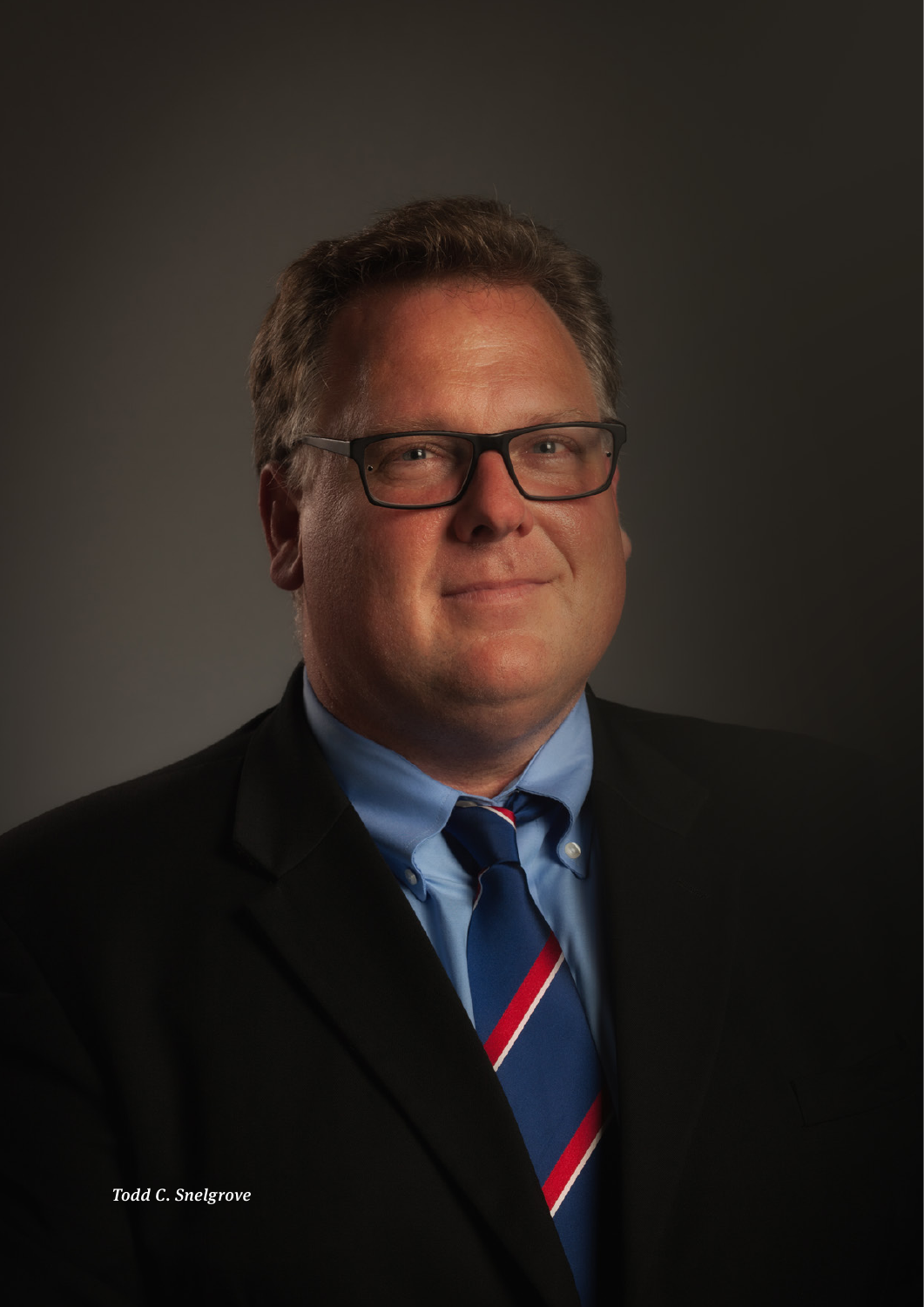# THE BEARING INDUSTRY *VALUE FIRST THEN PRICE*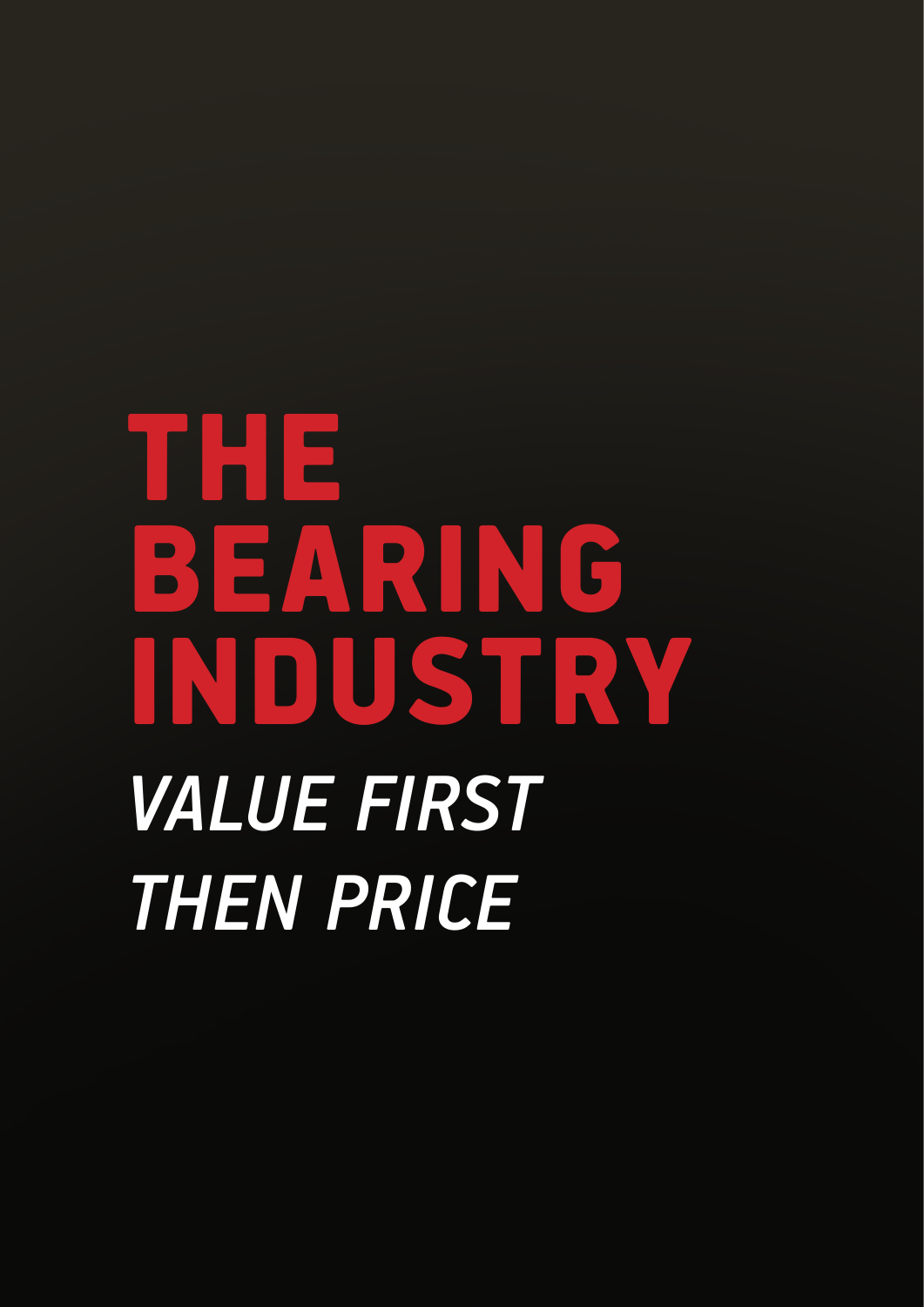The opening conference presentation of the Bearing Reliability Conference G Expo which was held on 10 - 12 October 2018, was presented by Todd C. Snelgrove. Todd is what is referred to as a Global Value Merchant, always advocating the power of Increasing You and Your Customer's Bottom Line by demonstrating, documenting, procuring, pricing and selling based on best Total Profit Added™.

Global Vice President of Value with over 15 years' experience in being the team leader on understanding, presenting, calculating pricing, and purchasing on Total Cost of Ownership (TCO) or Total Profit Added™ (TPA™), Todd is acknowledged to be a leading subject matter expert in the field of value.

The topic of Todd's presentation was "The Bearing Industry, Value First Then Price"; refering to his new book. We tried to explore the key aspects of Value in the industrial maintenance and reliability world during an interview with Todd C. Snelgrove.

# **What was the reasoning of your new book?**

To look at this concept of value and discuss not only best sales practices from companies that sell, price, market based on value and that have an institutionalized program such as DHL, Parker Hannifin, along with the newest academic research by the best in the business Dr James Anderson from Kellogg. Tied together by some of the best thinking from sales associations such as Strategic Account Management Association. Also looking from the buyer's perspective that explains, how I want to buy, how and when will I pay more for something? It seems all the different groups came back with the need to quantify the value, but numerous other things needed to be done on both the buyer and sellers perspective.

# **You described a new holistic measurement of measuring value called Total Profit Added™ vs Total Cost of Ownership – what's the difference and why was a new measurement of value needed?**

Total Cost of Ownership has been used in the Information Technology environment for years to look at all the costs that will

be saved by using technology over the lifecycle of the hardware and service. I started applying this to the industrial world about 15 years ago or more, looking at the customers Acquisition, Installation, Operation, and Maintenance Phase, and finally the Disposal phase. However, the more I looked at all the ways a customer could make money the more I kept evolving TCO to not only look at COST savings, but what industrial companies can do to increase the other lever of business – that being the REVENUE side. Companies should look at which supplier of a product or service that can make them the most PROFITABLE – that being the positive revenue increases by increasing production, yield, time to market, flexibility PLUS the costs saved by using less energy or lubrication or manpower MINUS the investment in the solution (versus the next best alternative). I referenced two quotes from Procurement experts from the book about this evolution.

This book challenges many of the assumptions that exist in inter organizational relationships. It truly is possible to achieve win-win outcomes that drive mutual value and shared risks and rewards, Snelgrove

explores this proposition in detail, providing a great read for practitioners. Robert Handfield Bank of America Distinguished Professor of Supply Chain Management Director, Supply Chain Resource Cooperative North Carolina State University

Snelgrove's measurement of a new view on Total Cost of Ownership (TCO), a more holistic measurement focused around Cost, Benefit, and Value called Total Profit Added ™(TPA) is a great step in the evolution of enabling both buyers and sellers to make the right decisions based on best value not lowest price." Prof Thomas Choi Center for Advanced Procurement Studies and Professor Arizona State University

# **Will procurement pay for value?**

The answer is a resounding yes. Five chapters were written by thought leaders in the procurement world. However they explained, what a sales organization has to do to get them to pay for that value. Such things as quantify it, be willing to get paid on the delivery or realization of the value, proactively bring them ideas to be more profitable versus waiting to respond to the RFP, RFI, RFQ etc.

### **What is the benefit for companies that are good at selling on Value?**

So many. Professor Anderson's research, starting with the Seminole 2007 Value Merchants Book showed that customer churn decreased, sales cycles shorten, increased share of wallet, and reduced discounting. One of my favorite pieces of research comes from the Monitor Pricing Group, now part of Deloitte, that shows that when comparing companies in the same industry, the ones that were "Good at Value" were 24% more profitable than the industry average, ones that took the "Value Approach" but were not the best at it were still 6% more profitable than the industry average, and companies that took a Cost or Share driven strategy were 9% less profitable than the industry average. Seems low price that meets the minimum customer requirement is not the way too be sustainably profitable.

# **What is the benefits for companies buying on Total Profit Added?**